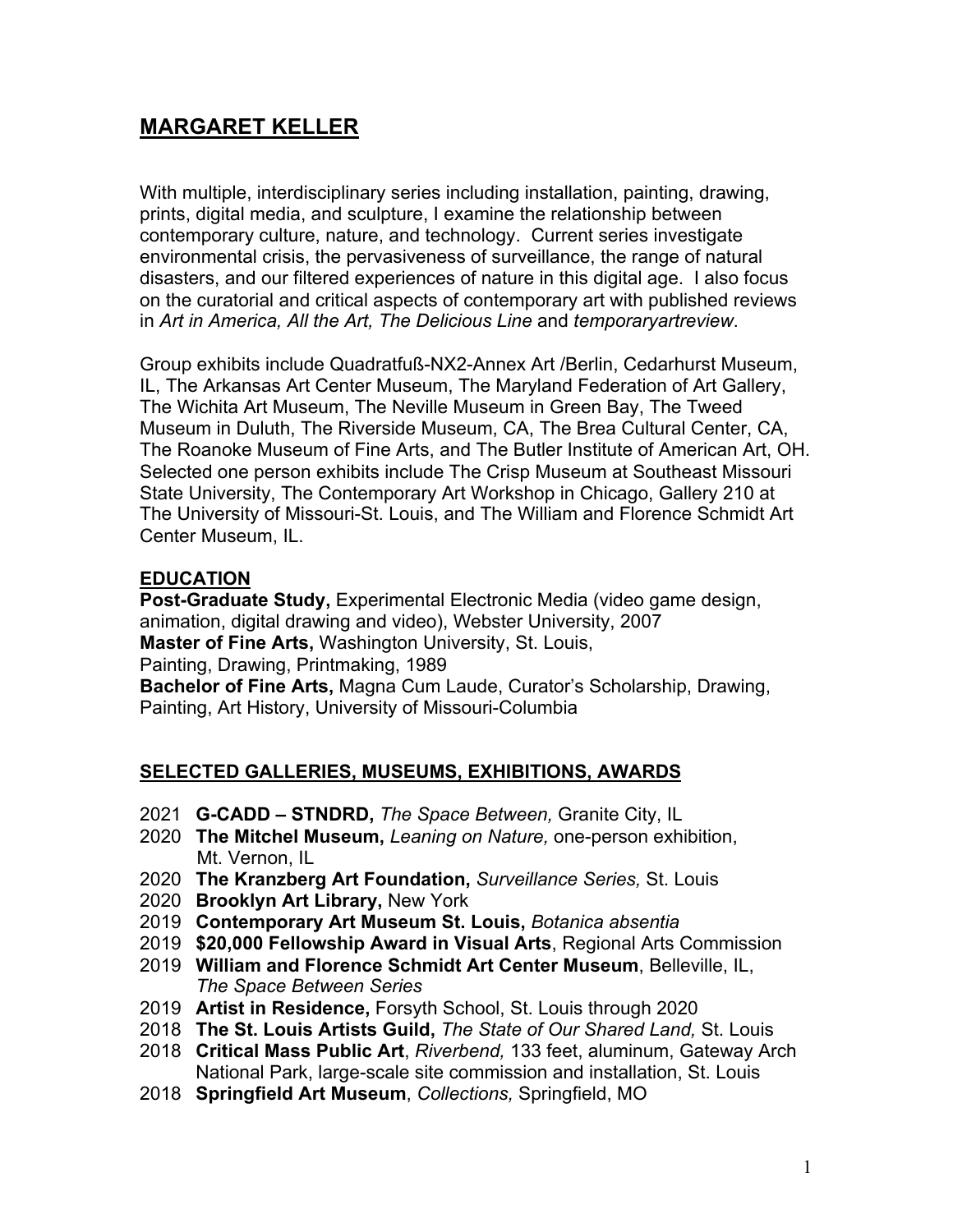- 2017 **Gallery 210**, St. Louis**,** *Surveillance Series*
- 2017 **Center of Contemporary Art (COCA)**, St. Louis
- 2017 **Cedarhurst Mitchell Museum Biennial**, Mt. Vernon, IL
- 2016 **Quadratfuß, NX2, Annex Art**, Berlin
- 2016 **Contemporary Art Museum Open Studios**, St. Louis
- 2016 **Meramec Contemporary Art Gallery**, St. Louis
- 2015 **Arkansas Art Center Museum**, Little Rock
- 2015 **OA Gallery**, St. Louis
- 2015 **Regional Arts Commission**, St. Louis
- 2010 2015, **Addington Gallery**, Chicago
- 2009 2006, **Contemporary Art Museum St. Louis**, Flat Files
- 2008 **Missouri University of Science and Technology**, Rolla
- 2008 **Ellen Curlee Gallery**, St. Louis
- 2006 **Foster Gallery, University of Wisconsin**, *SUPERvision/Surveillance Technologies*
- 2006 **Contemporary Art Museum St. Louis**, *Exhibition: Selections from the Flat Files*
- 2006 **Gwenda Jay/Addington Gallery**, *From Nature,* Chicago
- 2006 **International Invitational**, Lyon, France
- 2006 **Contemporary Art Museum Open Studios**, St. Louis
- 2005- 2003, **Gwenda Jay/Addington Gallery**, Chicago
- 2005 **Springfield Art Museum**, Springfield, MO
- 2005 **University of Missouri - Rolla**
- 2005- 2003**, Aliya Gallery**, Atlanta
- 2003 **Schoharie 21st National Juried Exhibit**, New York

#### **PROFESSIONAL EXPERIENCE**

**Artist in Residence,** Nicholas Aaron Aitken Program, The Forsyth School, St. Louis, Fall 2019

**Professor of Art,** St. Louis Community College-Meramec, 1993 to 2018 **Visiting Associate Professor of Art, Webster University, St. Louis,**  Advanced Painting Program, 2007

**Associate Professor of Art,** Santa Reparata International School of Art, Florence, Italy, 2003

**Associate Professor of Art,** Washington University,

St. Louis, 2002-2003

**Gallery Co-director,** Meramec Contemporary Art Gallery, St. Louis Community College. Curator, 1993-2018

**Coordinator of Adult Programs-Education,** The St Louis Art Museum, 1989-1993

### **SELECTED REVIEWS, ARTICLES, INTERVIEWS AND PUBLICATIONS Contemporary Art Museum St. Louis,** *Botanica absentia,* September 2019,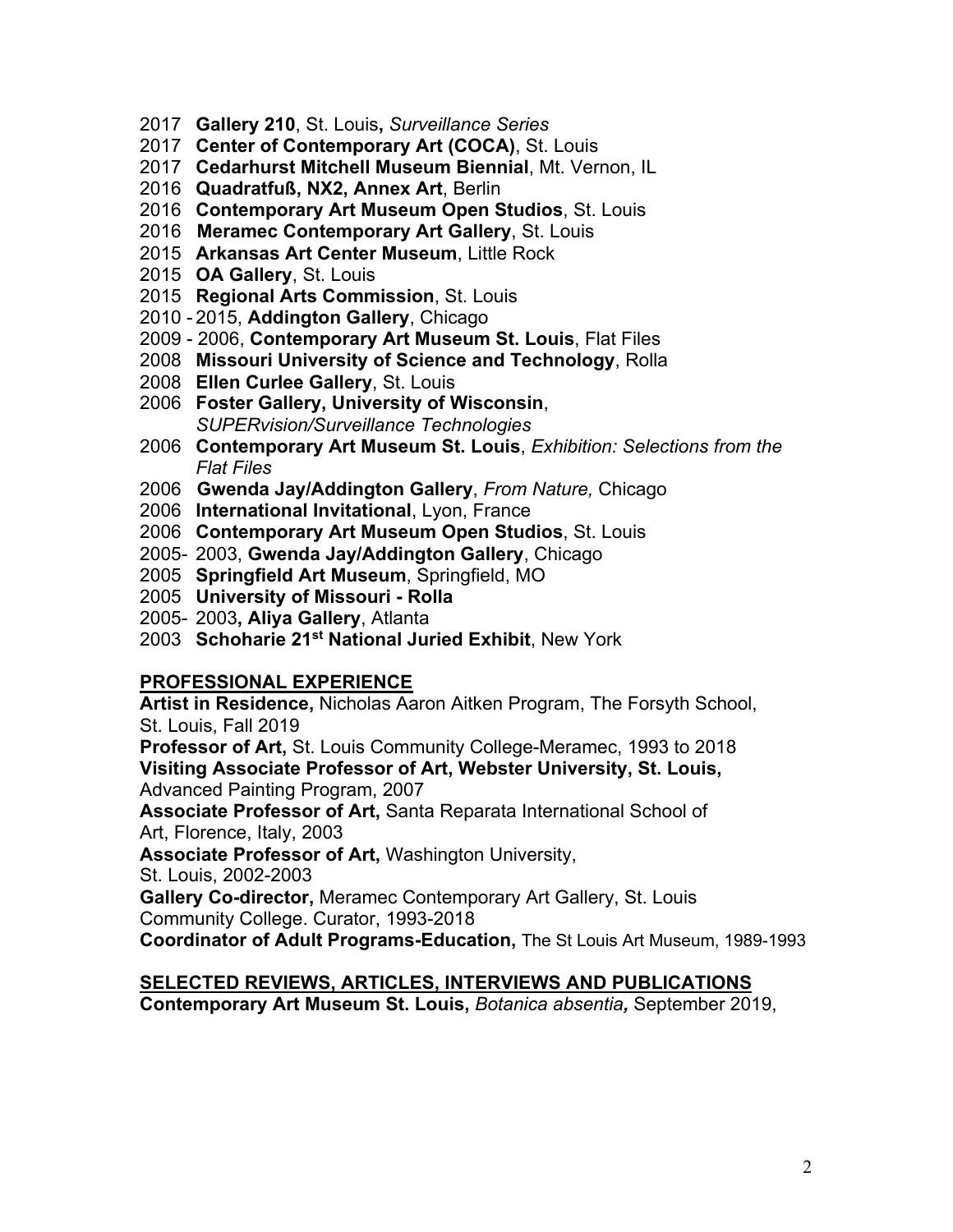https://camstl.org/exhibitions/teen-museum-studies-presents-margaret-kellerbotanica-absentia/

**Contemporary Art Museum St. Louis Audio guide,** *Botanica absentia,* 

September 2019, https://soundcloud.com/user-469652853/inspiration-for-theproject

**St. Louis Magazine,** September 2019 https://www.stlmag.com/culture/visualarts/st-louis-artist-creates-memorial-contemporary/

**Alive Magazine,** July 2019 http://alivemag.com/extreme-curiosity-thecontagious-nature-of-possibility-in-margaret-kellers-art/

**Ladue News,** April 2019

**Yale Radio,** Margaret Keller, February 2019

https://museumofnonvisibleart.com/interviews/margaret-keller/

**STLCity.com**, October 2018

**Critical Mass Podcast: Five Questions**, October 2018

https://criticalmassart.org/2018/10/02/5-questions-margaret-keller/ **HECTV**, September 2018 https://www.hecmedia.org/posts/new-public-artdisplay-adds-play-to-the-gateway-arch

**St. Louis Post-Dispatch**, September 2018

https://www.stltoday.com/entertainment/arts-and-theatre/st-louis-gets-a-shinynew-river-at-the-gateway/article\_9ec6467b-a956-5bf2-a53d-4a22cec15630.html

**St. Louis Magazine**, September 2018 https://www.stlmag.com/culture/visualarts/riverbend-artist-margaret-keller-opening-gateway-arch-national-park/

**STLToday**, September 2018 https://www.stltoday.com/entertainment/arts-andtheatre/st-louis-gets-a-shiny-new-river-at-the-gateway/article\_9ec6467b-a956- 5bf2-a53d-4a22cec15630.html

**South40news**, August 2018 http://40southnews.com/maplewood-artists-workselected-for-gateway-arch-grounds/

**Alive Magazine**, July 2018 http://alivemag.com/public-art-installation-coming-tothe-new-gateway-arch-national-park-grounds/

*Delicious Line*, Amy Sherald, June 2018

*All the Art*, review of *Surveillance Series*, Sarah Weinman, Winter 2018 issue *Surveillance Series*, temporaryartreview, Joe Kohlburn, October 2017 *Surveillance Series*, *Gallery 210 Catalog,* Terry Suhre, J. Kohlburn, 2017, 16pp *Temporaryartreview*, interview Angelina Gualdoni, NYC artist, 2016 *Temporaryartreview,* review fort gondo compound for the arts, 2016 *All the Art,* feature article, Fiber, Winter 2016 issue

*All the Art,* Ron Laboray, Suburban Gallery, Chicago, Fall 2015 issue *Art in America***, "**Channelbone", White Flag Projects, November 2007 *Review Magazine***, "**Ruby Osorio", "Dzine: Punk/Funk", Contemporary Art Museum, St. Louis, Summer 2005 issue

*St. Louis Post-Dispatch***, "**Staging", Forum for Contemporary Art, 4-21-02 *New Art Examiner***, "**Against Design", Kemper Museum of Contemporary Art, Kansas City, MO, November/December issue, 2001

# **SELECTED PUBLIC LECTURES, AWARDS, AND GRANTS**